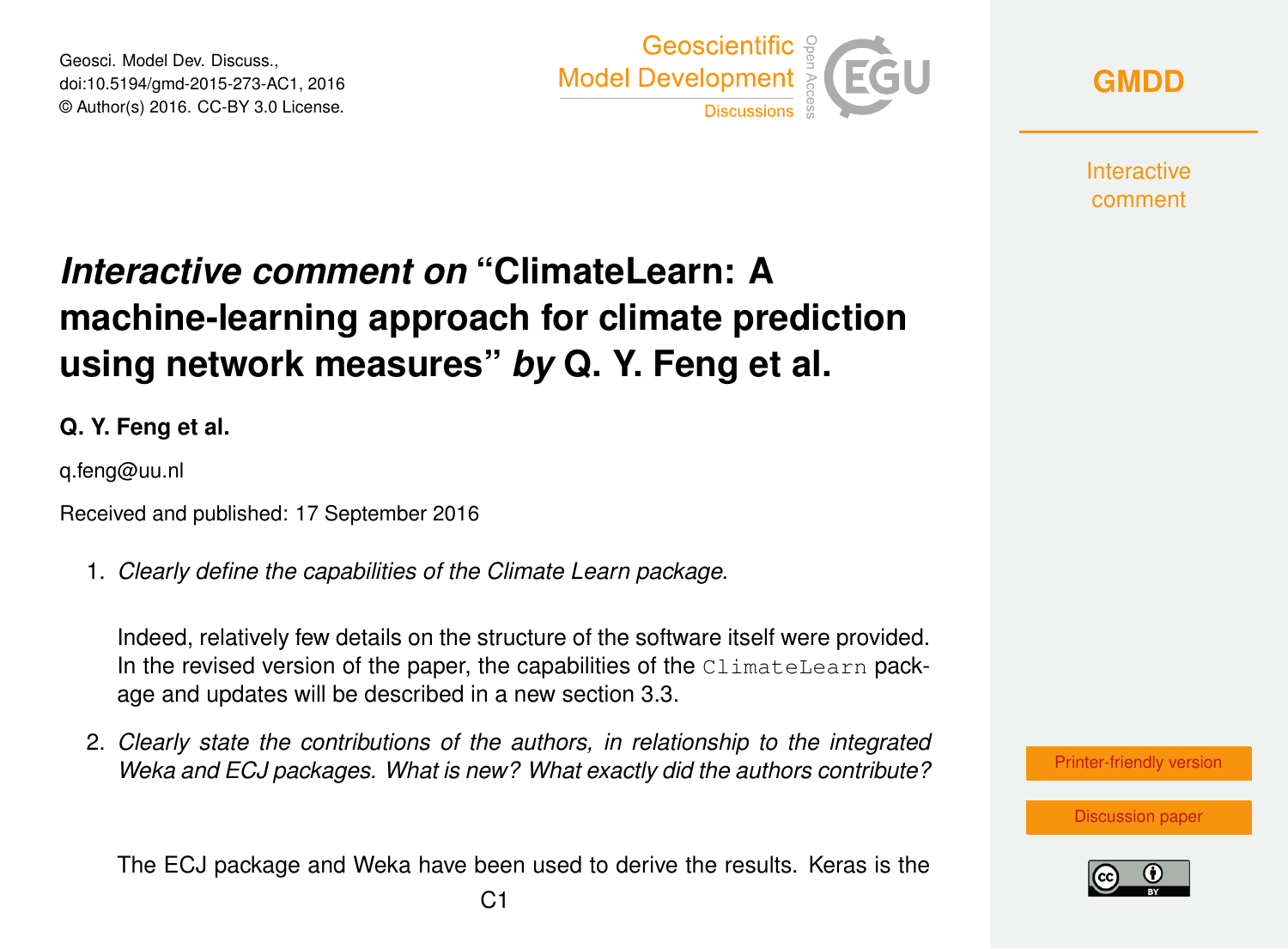source of neural networks, and gplearn is the source of genetic programming algorithms. Regarding ECJ and genetic programming, we build some novel important features, like parameter optimization. However, our most important contribution is a full python implementation of these methods as will be explained in the new section 3.3.

3. *Why do you include time, t, as one of your attributes? Please motivate.*

We consider the development of an El Niño event is a time dependent process, thus we include time  $t$  as one of our attributes. This will be mentioned in the revised paper.

4. *Why did you select these two particular methods (ANN, GP) for this application (and for the toolbox)? Why are those two methods particularly suitable? Right now this approach seems fairly unmotivated. Would simpler - and more transparent - methods not be able to achieve similar improvements? In my experience, it is usually best to use the simplest method that does the job - and the two proposed methods are neither very simple, nor very transparent.*

The two selected methods have been experimentally chosen. We tried other simpler methods within the toolbox, such as linear regression and decision trees, however, none of them gave satisfactory results. Genetic programming and artificial neural networks are indeed the simplest methods which can give the best performance for forecasting El Niño events. This will be mentioned in the revised paper.

5. *I am not completely convinced by the results you present, given that the sample size of predicted events is so small (3-4). Rather than using just* **Interactive** comment

[Printer-friendly version](http://www.geosci-model-dev-discuss.net/gmd-2015-273/gmd-2015-273-AC1-print.pdf)

[Discussion paper](http://www.geosci-model-dev-discuss.net/gmd-2015-273)